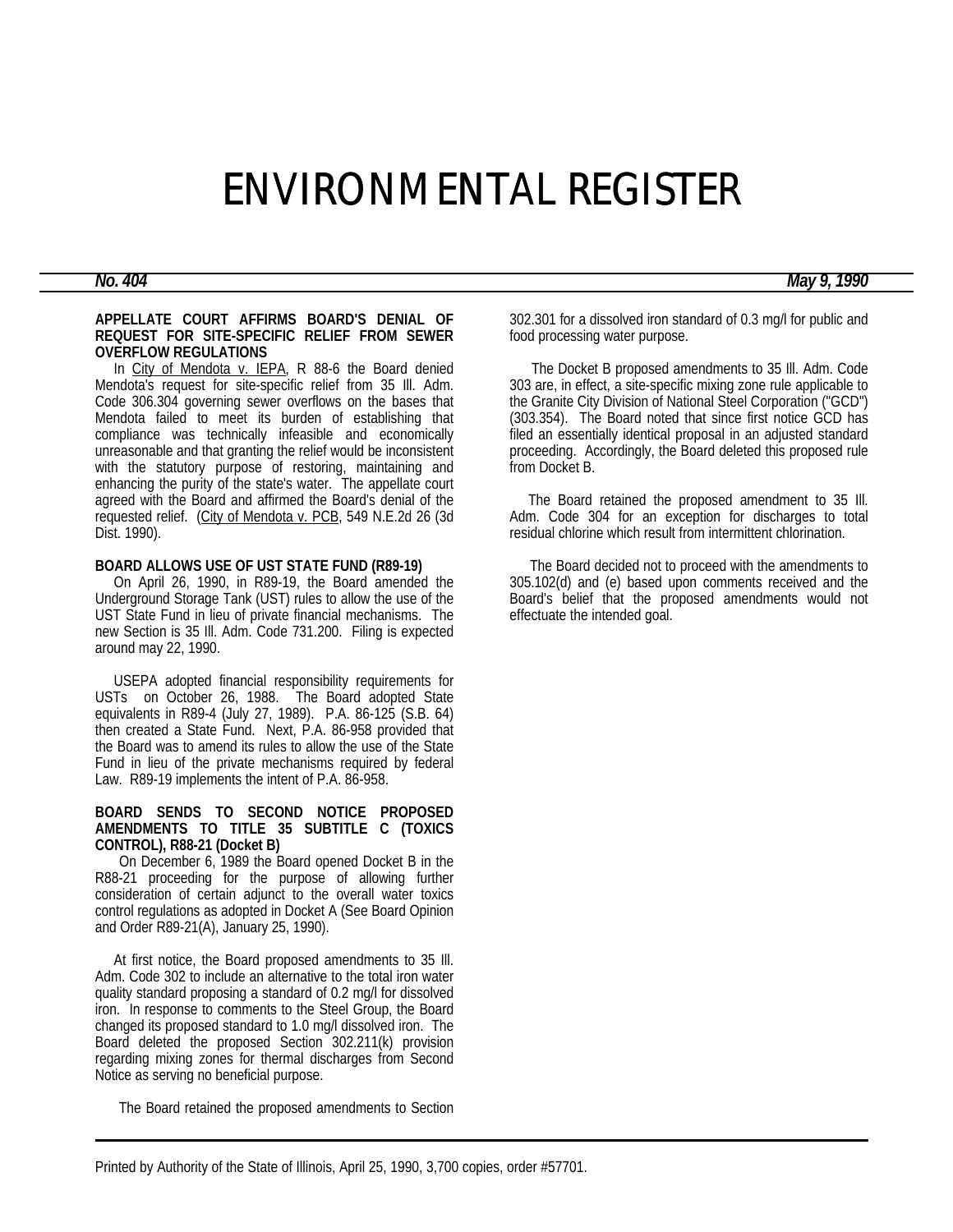The Board also declined to proceed with proposed amendments to Section 309.152(b) based upon negative public comment.

 Copies of the Second Notice Opinion and Order are available upon written request of the Clerk of the Board.

#### **BOARD GRANTS SITE-SPECIFIC RELIEF FOR ROADMASTER CORPORATION IN R88-19**

 R88-19, a rulemaking granting site-specific relief for Roadmaster Corporation, was adopted for final notice on April 26, l990. This rule amends 35 Ill. Adm. Code 215 of the Board's air pollution regulations. Section 215.214 will permit higher levels of volatile organic matter ("VOM") emissions from Roadmaster's black and white flowcoating operations used in the production of bicycles, tricycles, and wagons at its Olney, Illinois facility. At this time, a compliant paint is neither technically available nor economically feasible. This provision expires automatically on January I, 2000.

 A copy of the final rulemaking may be obtained by writing to the Clerk of the Board.

#### **BOARD DENIES ROCK ISLAND SITE-SPECIFIC IN R87-34**

 On March 22, 1990, the Board adopted an Opinion and Order (7-0) denying site-specific rule relief for the City of Rock Island's public water supply treatment plant. In its petition, filed September 29, 1987, Rock Island requested the Board to adopt a rule that would exempt its public water treatment plant from the requirements of 35 Ill. Adm. Code 304.106 and 304.124(a) for iron, manganese and total suspended solids  $(TSS)$ . The Section  $304.124(a)$  standards for these contaminants are 2.0 milligrams per liter (mg/l) for iron, 1.0 mg/l for manganese, and 15 mg/l for TSS. Section 304.106 prohibits effluent that contains "settleable solids, floating debris, visible oil, grease, scum or sludge solids" and states that "[c]olor, odor and turbidity must be reduced to below obvious levels."

 In denying the requested relief, the Board noted that it could not conclude that the economic forces acting upon Rock Island entitled it to permanent relief. The Board also noted that Rock Island failed to show that site-specific circumstances made compliance with the general standards economically unreasonable or to distinguish itself from other Illinois communities that are subject to Illinois' technology-based standards.

 A copy of this Opinion and Order is available upon written request of the Clerk of the Board.

#### **BOARD AND STAFF ACTIVITIES**

 Chairman Marlin attended the dedication of the Middle Fork of the Vermilion River as Illinois' first wild and scenic river on April 21st. The river flows through Vermilion County. On April 20th, the Chairman and STS Member LouAnn Burnett attended the dedication of DENR's Hazardous Materials Lab in Urbana. Earlier in the week, Chairman Marlin testified before the House Appropriations I Committee in Springfield. He was accompanied by Sandra Wiley and Phil Van Ness.

 Board Member Jacob Dumelle spoke to the Human Ecology Group in Wauconda on March 28th. His topic was "Air Toxics at the Breathing Level: Diesel Exhausts and Leaf Burning." On April 17th, Mr. Dumelle was on a panel discussing "Environmental Ethics" at DePaul University in Chicago. On April 19th, he spoke on "Environment and Energy" before the Chicago Association of Energy Economists in Chicago. Mr. Dumelle gave a talk "Earth Day 20 Years Later" on April 22 in Springfield at the Central Illinois Earth Week 1990 Celebration. Copies of the talk are available free upon request to Mr. Dumelle.

 On Earth Day, Sunday April 22, Board Member Bill Forcade gave a speech at the DuPage County Earth Day Festival. The speech was entitled "Environmental Health in DuPage County", and reviewed local health and environmental data.

 STS Member LouAnn Burnett attended a symposium, "The Removal and Transformation of Organic Matter in Drinking Water", at the University of Illinois on April 14th.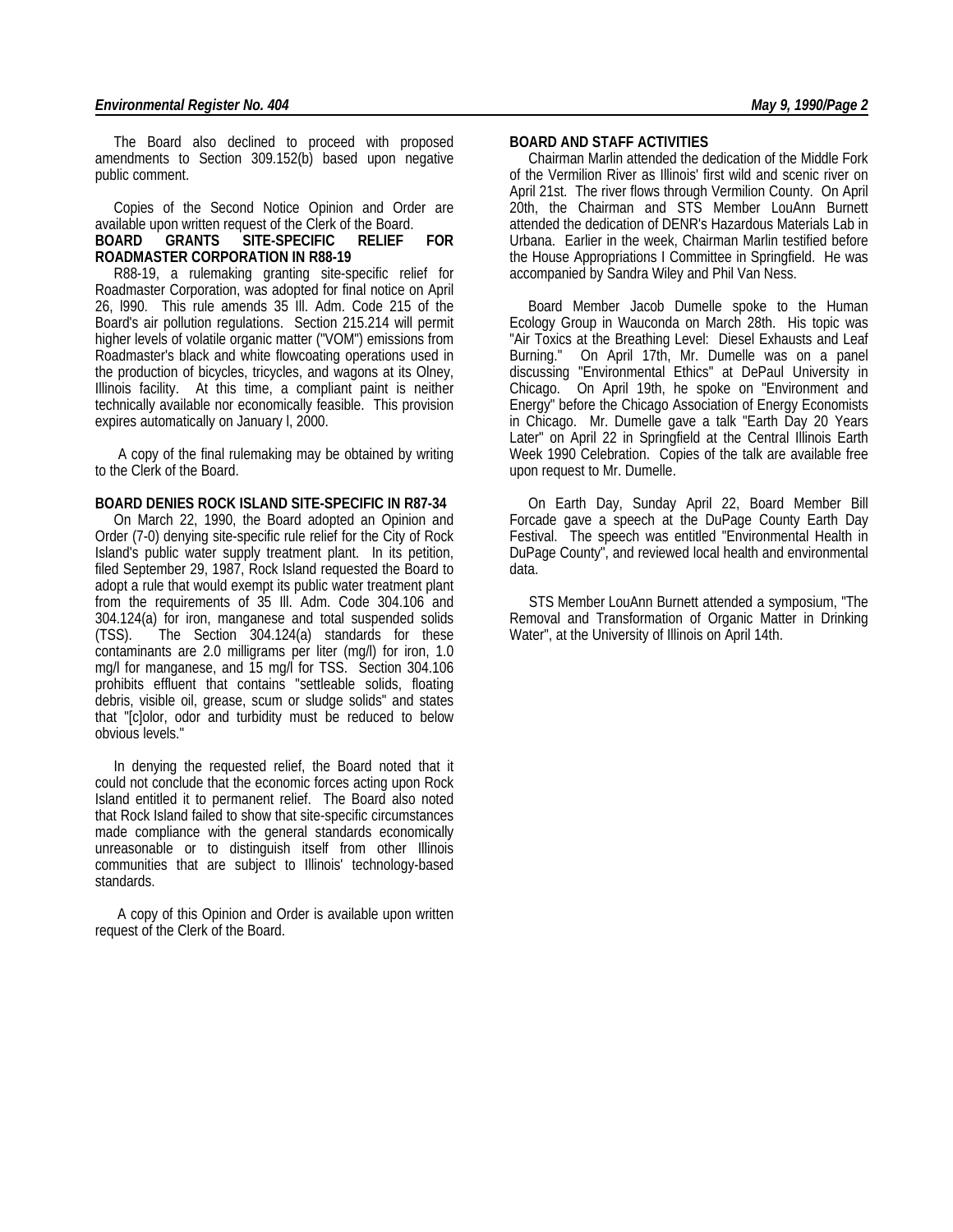# **FINAL ACTS - APRIL 26, 1990 BOARD MEETING**

| PCB 87-149)<br>PCB 87-199) |                                                                                                                                                                                                                                                                                                                                                                                          |
|----------------------------|------------------------------------------------------------------------------------------------------------------------------------------------------------------------------------------------------------------------------------------------------------------------------------------------------------------------------------------------------------------------------------------|
| PCB 88-9)                  | <b>Quantum Chemical Corp., USI Division v. IEPA</b> - This matter was dismissed on an agreed motion.                                                                                                                                                                                                                                                                                     |
| PCB 87-204                 | Quantum Chemical Corp., USI Division v. IEPA - This matter was dismissed on an agreed motion.                                                                                                                                                                                                                                                                                            |
| PCB 87-205                 | <b>Quantum Chemical Corp., USI Division v. IEPA</b> - This matter was dismissed on an agreed motion.                                                                                                                                                                                                                                                                                     |
| PCB 88-171                 | William E. Brainerd v. Donna Hagan, et al. - The Board found that all pending Orders have been satisfied and closed<br>the docket.                                                                                                                                                                                                                                                       |
| PCB 89-140                 | City of Minonk v. IEPA - The Board accepted the Agency Recommendation and denied petitioner's petition for<br>variance from the Board's public water supply regulations for its Woodford County facility. Board Member R. Flemal<br>dissented and Board Members J. D. Dumelle and B. Forcade concurred.                                                                                  |
| PCB 89-181                 | National Coatings, Inc. v. IEPA - The matter was dismissed on petitioner's motion.                                                                                                                                                                                                                                                                                                       |
| PCB 89-187                 | IEPA v. Unr'Rohn, a Division of Unr, Inc. a Delaware corp. - The Board accepted the Stipulation and Settlement<br>Agreement in which respondent admitted to violations of the Act and Board water pollution regulations at its Peoria<br>County facility and agreed to pay a civil penalty of \$5,000.                                                                                   |
| PCB 89-190                 | IEPA v. Ravenswood Hospital - The Board accepted the Stipulation and Settlement Agreement which set forth a full<br>stipulation of facts and in which respondent agreed to pay a civil penalty of \$7,500 for violations of the Act and Board<br>air pollution regulations at its Cook County facility.                                                                                  |
| PCB 89-191                 | IEPA v. Calumet Armature Electric - The Board accepted the Stipulation and Proposal for Settlement which set forth<br>a full statement of facts and in which respondent agreed to pay a penalty of \$2,000 for violations of the Act and<br>Board air pollution regulations at its Cook County facility.                                                                                 |
| PCB 89-210                 | Metro Utility Co. (Chickasaw Hills Division) v. IEPA - The Board accepted the Agency Recommendation and granted<br>petitioner variance, with conditions, from the Board's public water supplies regulations relating to the total iron<br>standard for its Will County facility. Board Members J.D. Dumelle, B. Forcade and M. Nardulli dissented.                                       |
| PCB 90-3                   | Calvary Temple Church v. IEPA - This matter was remanded to the Agency for consideration and evaluation.                                                                                                                                                                                                                                                                                 |
| PCB 90-23                  | Village of Mundelein v. IEPA - The Board accepted the Agency Recommendation and granted petitioner variance,<br>with conditions, from the Board's public water supplies regulations concerning the combined radium-226 and radium-<br>228 standard for its Lake County facility. Board Members J.D. Dumelle and B. Forcade dissented.                                                    |
| PCB 90-32                  | Multi-County Landfill, Inc. v. IEPA - This matter was dismissed on petitioner's motion.                                                                                                                                                                                                                                                                                                  |
| PCB 90-75                  | Teepak, Inc. v. IEPA - The Board concurred with the Agency Recommendation and granted petitioner provisional<br>variance from the Board's hazardous waste regulations relating to 90-day on-site limitations for hazardous wastes at<br>its Vermilion County facility.                                                                                                                   |
| PCB 90-76                  | Haco, Inc. v. IEPA - The Board concurred with the Agency Recommendation and granted petitioner provisional<br>variance from the Board's hazardous waste regulations relating to 90-day on-site limitations for hazardous wastes at<br>its Logan County facility.                                                                                                                         |
| PCB 90-77                  | Haco, Inc. v. IEPA - The Board concurred with the Agency Recommendation and granted petitioner provisional<br>variance from the Board's hazardous waste regulations relating to 90-day on-site limitations for hazardous wastes at<br>its Logan County facility.                                                                                                                         |
| PCB 90-83                  | The Ensign-Bickford Co. v. IEPA - The Board accepted the Agency Recommendation and granted petitioner<br>provisional variance, with conditions, from the Board's air pollution regulations relating to open burning at its Union<br>County facility. Board Member J.D. Dumelle dissented.                                                                                                |
| AC 89-109<br>DOCKET A      | St. Clair County v. Guy Marlin (Fairview Heights) - The Board found respondent violated provisions of & B<br>the Act<br>concerning open burning and dumping at its St. Clair County facility, imposed a fine of \$500, closed Docket A and<br>ordered the County and the Board to file statements of hearing costs with service upon respondent. Board Member<br>J.D. Dumelle concurred. |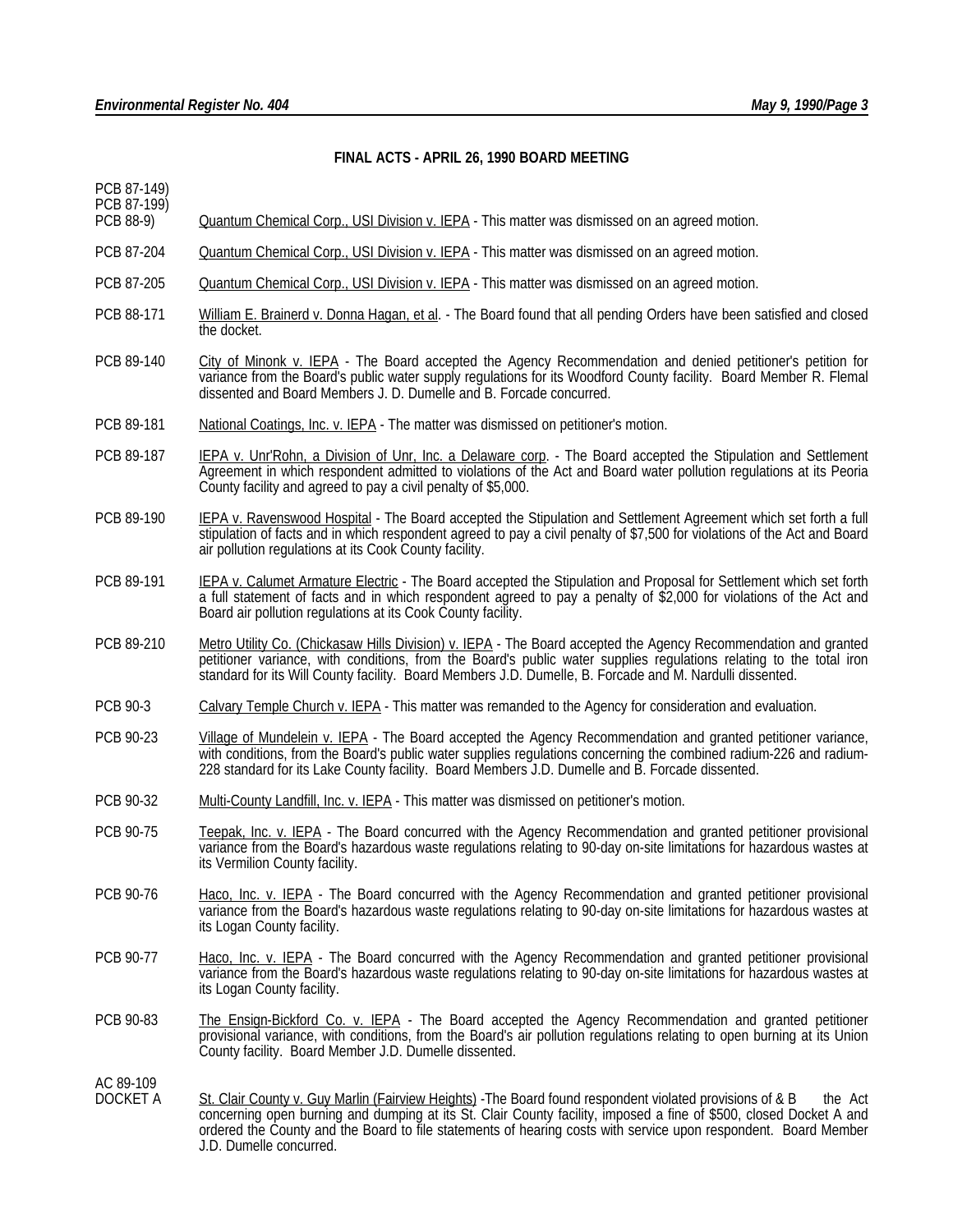AC 90-20 County of Madison v. Arnold Spirtas - The Board found respondent violated Section 21(p)(5) of the Act and imposed a fine of \$500.

#### **NEW CASES - APRIL 26, 1990 BOARD MEETING**

- PCB 90-47 Darrell Williams v. Shell Oil Co. Complainant alleges violations of the Act and Board noise pollution regulations at respondent's Madison County facility. Accepted for hearing.
- PCB 90-52 Acme Steel Co. v. IEPA Petitioner seeks review of the Agency's denial of its operating permit renewal application for its Cook County facility. Hearing authorized.
- PCB 90-53 Industrial Fuels & Resources/Illinois, Inc. v. City Council of the City of Harvey Petitioner seeks review of respondent's denial of site location suitability approval for a new regional pollution control facility in Cook County. Hearing authorized.
- PCB 90-54 People of the State of Illinois v. F & F Laboratories, Inc., an Illinois Corp. Complainant alleges violations of the Act and Board air pollution regulations at respondent's Cook County facility. Hearing mandatory.
- PCB 90-55 People of the State of Illinois v. United American Metals, an Illinois Corp. Complainant alleges violations of the Act and Board air pollution regulations at respondent's Cook County facility. Hearing mandatory.
- PCB 90-56 People of the State of Illinois v. Plochman, Inc. an Illinois Corp. Complainant alleges violations of the Act and Board air pollution regulations at respondent's Cook County facility. Hearing mandatory.
- PCB 90-57 People of the State of Illinois v. Lifetime Rooftile Co., an Illinois Corp. Complainant alleges violations of the Act and Board air pollution regulations at respondent's LaSalle County facility. Hearing mandatory.
- PCB 90-58 People of the State of Illinois v. Arlington Plating Co. Complainant alleges violations of the Act and Board air pollution regulations at respondent's Cook County facility. Hearing mandatory.
- PCB 90-59 Michael L. Christianson v. The American Milling Co. Complainant alleges violations of the Act and Board noise pollution regulations at respondent's Tazewell/Peoria County facility. Held for duplicitous/frivolous determination.
- PCB 90-60 People of the State of Illinois v. Allied Hastings Barrel and Drum Co. Complainant alleges violations of the Act and Board air pollution regulations at respondent's Cook County facility. Hearing mandatory.
- Pcb 90-61 People of the State of Illinois v. Duraco, Inc. a Delaware Corp. Complainant alleges violations of the Act and Board air pollution regulations at respondent's Cook County facility. Hearing mandatory.
- PCB 90-62 People of the State of Illinois v. Sure-Tan, Inc. an Illinois Corp. Complainant alleges violations of the Act and Board air pollution regulations at respondent's Cook County facility. Hearing mandatory.
- PCB 90-63 IEPA v. City of East Moline Complainant alleges violations of the Act and Board water pollution regulations at respondent's Rock Island facility. Hearing mandatory.
- PCB 90-64 IEPA v. Jeffrey Kilgus, d/b/a Indian Creek Materials Co. Complainant alleges violations of the Act and Board mine related water pollution regulations at its Livingston County facility. Hearing mandatory.
- PCB 90-65 General Electric Co. v. IEPA Petitioner seeks review of the Agency's denial of its final closure plan and imposition of additional conditions for its Coles County facility. Additional information requested.
- PCB 90-66 People of the State of Illinois v. Robinson Farm Service, Inc. an Illinois Corp. Complainant alleges violations of the Act and Board air pollution regulations at respondent's Henry County facility. Hearing mandatory.
- PCB 90-67 People of the State of Illinois v. Allwaste Tank Cleaning, Inc. a Georgia Corp. Complainant alleges violations of the Act and Board air pollution regulations at its Will County facility. Hearing mandatory.
- PCB 90-68 People of the State of Illinois v. Oscar Mayer Foods Corp. a Delaware Corp. Complainant alleges violations of the Act and Board waste disposal regulations at respondent's Cook County facility. Hearing mandatory.
- PCB 90-69 People of the State of Illinois v. Material Service Corp. a Delaware Corp. Complainant alleges violations of the Act and Board air pollution regulations at respondent's Vermilion County facility. Hearing mandatory.
- PCB 90-70 People of the State of Illinois v. Caravelle Wood Products, Inc. an Illinois Corp. Complainant alleges violations of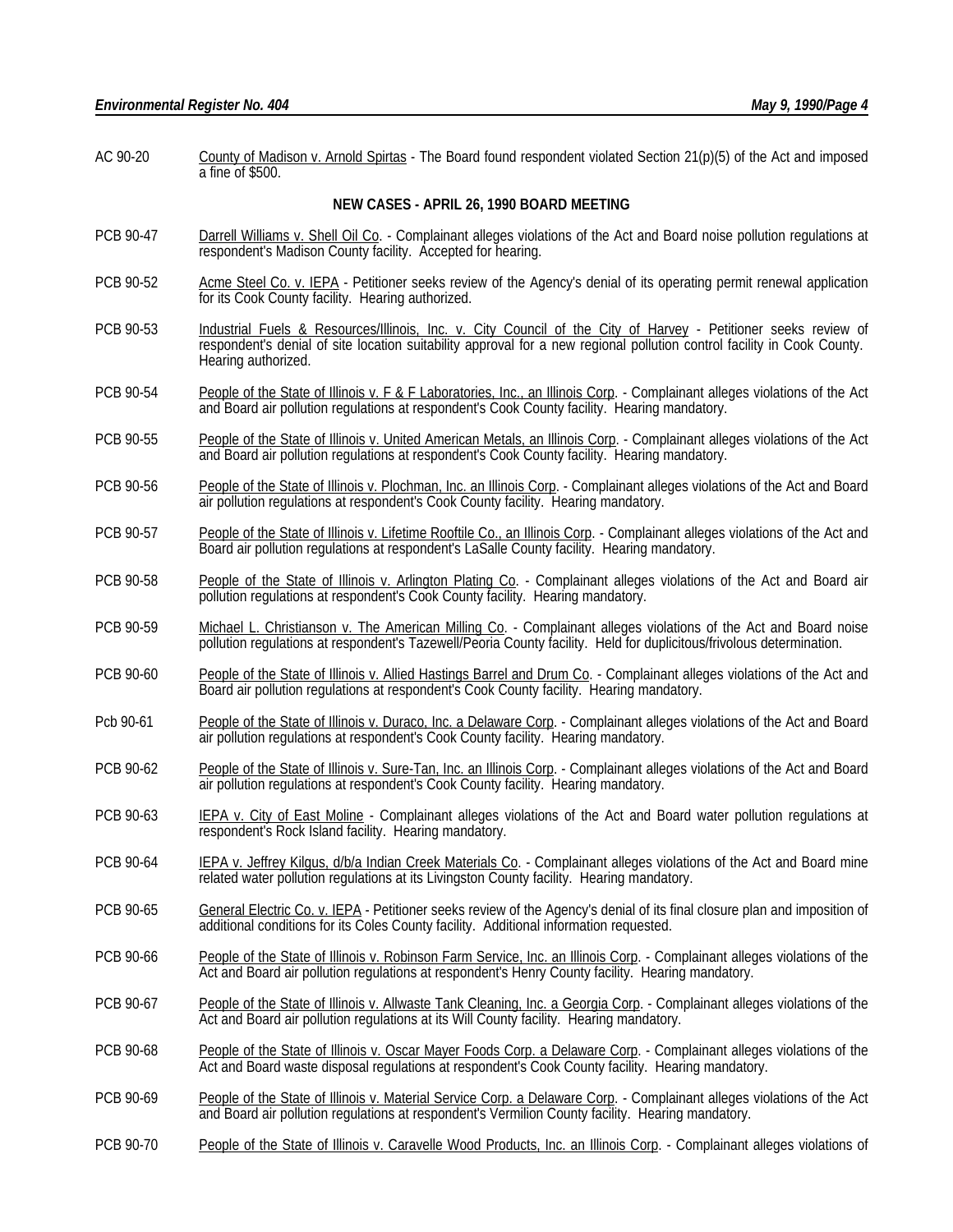the Act and Board air pollution regulations at respondent's Cook County facility. Hearing mandatory.

- PCB 90-71 People of the State of Illinois v. Lutheran General Hospital, Inc. d/b/a Lutheran General Hospital-Lincoln Park, an Illinois not-for-profit corp. - Complainant alleges violations of the Act and Board air pollution regulations at respondent's Cook County facility. Hearing mandatory.
- PCB 90-72 People of the State of Illinois v. Cleveland Corp. an Illinois Corp. Complainant alleges violations of the Act and Board air pollution regulations at respondent's Lake County facility. Hearing mandatory.
- PCB 90-73 People of the State of Illinois v. Illinois Cement Co. an Illinois Corp. Complainant alleges violations of the Act and Board air pollution regulations at respondent's LaSalle County facility. Hearing mandatory.
- PCB 90-74 Lawrence Brothers, Inc. v. IEPA Petitioner seeks variance extension from the Board's air pollution regulations for its Whiteside County facility. Hearing authorized.
- PCB 90-75 Teepak, Inc. v. IEPA See Final Actions.
- PCB 90-76 Haco, Inc. v. IEPA See Final Actions.
- PCB 90-77 Haco, Inc. v. IEPA See Final Actions.
- PCB 90-78 People of the State of Illinois v. Support Terminal Services, Inc. a Delaware Corp. Complainant alleges violations of the Act and Board air pollution regulations at respondent's Peoria County facility. Hearing mandatory.
- PCB 90-79 People of the State of Illinois v. Pioneer Plating Co. Inc. an Illinois Corp. Complainant alleges violations of the Act and Board air pollution regulations at respondent's Cook County facility. Hearing mandatory.
- PCB 90-80 People of the State of Illinois v. Nobert Plating Co. an Illinois Corp. Complainant alleges violations of the Act and Board air pollution regulations at respondent's Cook County facility. Hearing mandatory.
- PCB 90-81 People of the State of Illinois v. U.S. Plating Corp. Complainant alleges violations of the Act and Board air pollution regulations at respondent's Cook County facility. Hearing mandatory.
- PCB 90-82 O'Brien Cogeneration, Inc. v. IEPA Petitioner seeks review of the Agency's permit denial for its Cook County facility. Hearing authorized.
- PCB 90-83 The Ensign-Bickford Co. v. IEPA See Final Actions.
- PCB 90-84 People of the State of Illinois v. We-Toast Bread Co. Inc. an Illinois Corp. Complainant alleges violations of the Act and Board air pollution regulations at respondent's Cook County facility. Hearing mandatory.

#### **CALENDAR \***

- May 10 A-C EPA v. John Vander AC 89-224, State of UD Book Conference Room,
- Illinois Building, South Conference Room, 2309 West Main, Marion.
- **May 10 Pollution Control Board Meeting, State of Illinois Center, 100 W. Randolph St., Conference Room 9-040, Chicago.**
- May 11 A-C EPA v. Robert A. Sanvi AC 89-296,<br>10:00 a.m. Council Chambers. City Hall. 304 W.
- Council Chambers, City Hall, 304 W. Main St., Staunton.
- May 11 P-A H & L Disposal Company, Inc. v. EPA -<br>1:30 p.m. PCB 90-36, Vermilion County Courthou 1:30 p.m. PCB 90-36, Vermilion County Courthouse, Courtroom 1-A, First Floor, 7 N. Vermilion, Danville.
- May 15 A-E People of the State of Illinois v. The United States Department of the Navy<br>11:00 a.m. **PCB 90-17, Lake County Administrative Building, 10th Floor, 18 North Co** - PCB 90-17, Lake County Administrative Building, 10th Floor, 18 North County Street, Waukegan.
- May 16 A-C EPA v. City of Rutland AC 89-242, Fire 10:00 a.m. District Building, Rutland.
- May 16 R Amendments to 35 III. Adm. Code 105.102; Repeal of DeNovo Hearings<br>10:00 a.m. 6 for Appeals of NPDES Permits R90-8. State of Illinois Center, 100 V for Appeals of NPDES Permits - R90-8, State of Illinois Center, 100 W. Randolph St., Suite 8-031, Chicago. (Hearing will continue day-to-day, so long as witnesses are present.)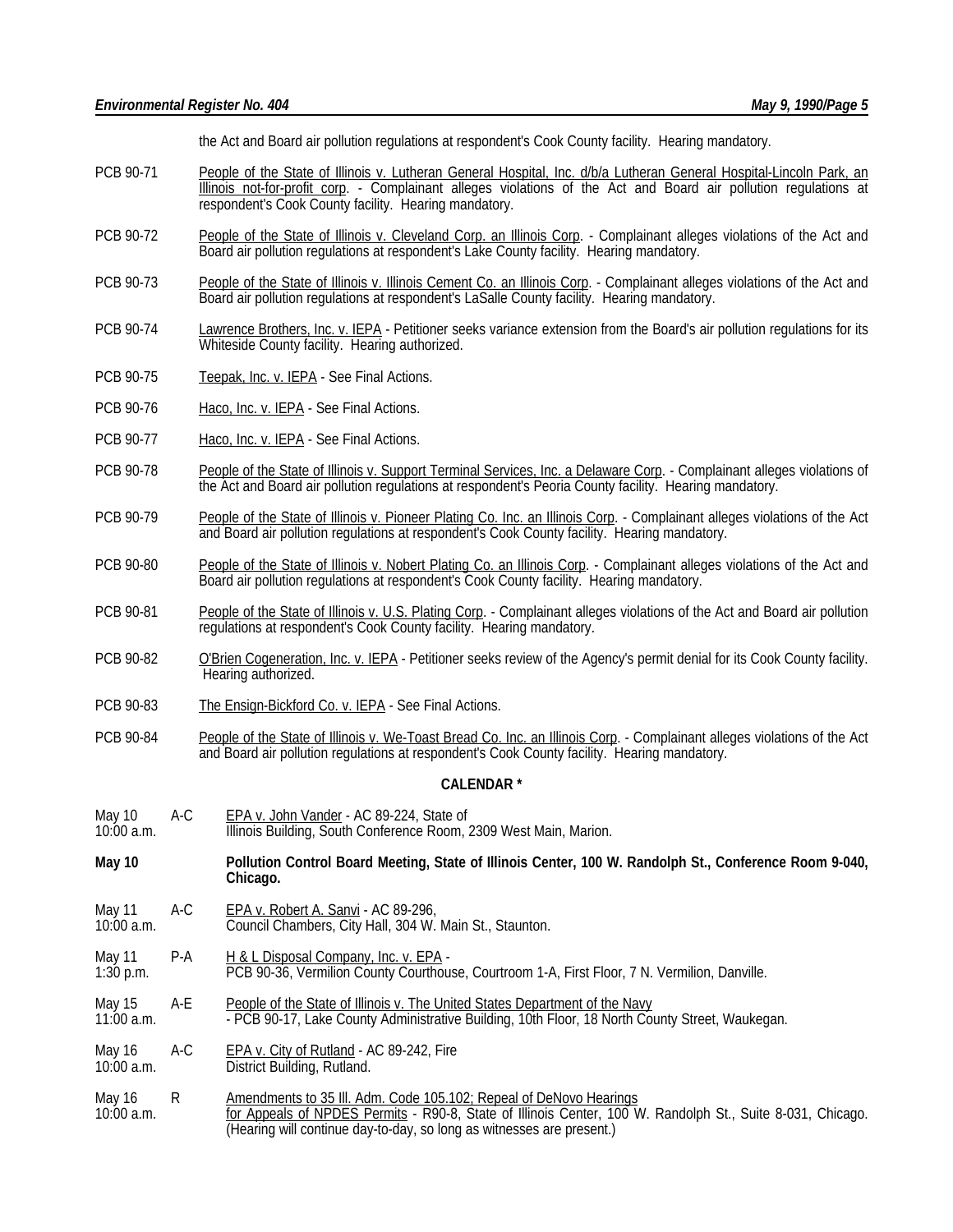# *Environmental Register No. 404 May 9, 1990/Page 6*

| May 17<br>$10:30$ a.m. | $\mathsf{R}$                                                                                                                                                    | <b>IDENR Evaluation of Underground Injection</b><br>R89-15, Municipal Building Council Chambers, 7th and Monroe Street, Springfield.                               |  |  |
|------------------------|-----------------------------------------------------------------------------------------------------------------------------------------------------------------|--------------------------------------------------------------------------------------------------------------------------------------------------------------------|--|--|
| May 18<br>$1:00$ p.m.  | W-E                                                                                                                                                             | People of the State of Illinois v. PQ Corporation<br>- PCB 90-14, County Board Room 242, 707 Etna Road, Ottawa.                                                    |  |  |
| May 18<br>$9:00$ a.m.  | P-A                                                                                                                                                             | Pekin Energy Company v. EPA - Tazewell<br>County Board Room, 3rd Floor, 11 South 4th St., McKenrie Building, Pekin.                                                |  |  |
| May 24                 |                                                                                                                                                                 | Pollution Control Board Meeting, State of Illinois Center, 100 W. Randolph St., Conference Room 9-040,<br>Chicago.                                                 |  |  |
| June 1<br>11:00 a.m.   | A-V                                                                                                                                                             | <b>Minnesota Mining and Manufacturing Company</b><br>v. EPA - PCB 90-45, State of Illinois Center, 100 West Randolph St., Suite 11-500, Chicago.                   |  |  |
| June 4<br>10:00 a.m.   | P-A                                                                                                                                                             | LTV Steel Company, Inc. v. EPA - PCB 90-51<br>Law Office of Joshua Sachs, 134 N. LaSalle, Suite 2222, Chicago.                                                     |  |  |
| June 5<br>$9:30$ a.m.  | $A-C$<br><b>EPA v. Quantum Chemical Corporation -</b><br>AC 89-275, Tuscola City Council Chambers, Tuscola Community Building, 122 West North Central, Tuscola. |                                                                                                                                                                    |  |  |
| June 5<br>10:00 a.m.   | R                                                                                                                                                               | <b>IDENR Evaluation of Underground Injection</b><br>R89-15, State of Illinois Center, 100 W. Randolph St., Room 9-031, Chicago.                                    |  |  |
| June 6<br>10:30 a.m.   | A-E                                                                                                                                                             | <b>EPA v. Nesco Steel Barrel Company -</b><br>PCB 90-37, Granite City Township Building, 2060 Delman Avenue, Granite City.                                         |  |  |
| June 6<br>$10:00$ a.m. | A-E                                                                                                                                                             | People of the State of Illinois v. F & F Laboratories, Inc.<br>- PCB 90-54, State of Illinois Center, 100 W. Randolph St., Suite 11-500, Chicago.                  |  |  |
| June 6<br>11:00 a.m.   | A-E                                                                                                                                                             | People of the State of Illinois v. Plochman, Inc.<br>- PCB 90-56, State of Illinois Center, 100 W. Randolph St., Suite 11-500, Chicago.                            |  |  |
| June 6<br>$1:00$ p.m.  | A-E                                                                                                                                                             | People of the State of Illinois v. Arlington Plating Company<br>- PCB 90-58, State of Illinois Center, 100 W. Randolph St., Suite 11-500, Chicago.                 |  |  |
| June 6<br>2:00 p.m.    | A-E                                                                                                                                                             | People of the State of Illinois v. United American Metals<br>- PCB 90-55, State of Illinois Center, 100 W. Randolph St., Suite 11-500, Chicago.                    |  |  |
| June 7<br>10:00 a.m.   | A-C                                                                                                                                                             | Tazewell County Board of Health v. Steve Zimmerman and Waste Ltd., Inc.<br>- AC 90-23, Tazewell County Board Room, 11 South 4th Street, MacKenzie Building, Pekin. |  |  |
| June 7<br>10:00 a.m.   | $A-C$                                                                                                                                                           | Tazewell County Board of Health v. Steve Zimmerman and Waste Ltd., Inc.<br>- AC 90-24, Tazewell County Board Room, 11 South 4th Street, MacKenzie Building, Pekin. |  |  |
| June 7                 |                                                                                                                                                                 | Pollution Control Board Meeting, State of Illinois Center, 100 W. Randolph St., Conference Room 9-040,<br>Chicago.                                                 |  |  |
| June 11<br>10:00 a.m.  | A-E                                                                                                                                                             | People of the State of Illinois v. Clybourn Metal Finishing<br>Company, - PCB 89-157, Law Office of Joshua Sachs, 134 N. LaSalle St., Suite 2222, Chicago.         |  |  |
| June 11<br>11:00 a.m.  | A-E                                                                                                                                                             | People of the State of Illinois v. Gilbertson Clybourn, Inc.<br>- PCB 89-158, Law Office of Joshua Sachs, 134 N. LaSalle St., Suite 2222, Chicago.                 |  |  |
| June 11<br>$1:00$ p.m. | A-E                                                                                                                                                             | People of the State of Illinois v. George M. Eliopulos, d/b/a Ellis<br>Cleaners - PCB 90-85, State of Illinois Center, 100 W. Randolph St., Suite 11-500, Chicago. |  |  |
| June 12<br>$9:30$ a.m. | A-E                                                                                                                                                             | People of the State of Illinois v. Hysan Corporation<br>- PCB 90-12, State of Illinois Center, 100 W. Randolph St., Suite 11-500, Chicago.                         |  |  |
| June 12<br>10:00 a.m.  | $L-S-R$                                                                                                                                                         | Industrial Fuels & Resources/Illinois v. City Council of the City of Harvey<br>- PCB 90-53, Harmon Center, Harvey Park District, 14821 Broadway, Harvey.           |  |  |
| June 13<br>10:00 a.m.  | P-A                                                                                                                                                             | Rockford Drop Forge Company v. EPA - PCB 90-46,<br>Winnebago County Courthouse, 400 West State Street, Room 806, Rockford.                                         |  |  |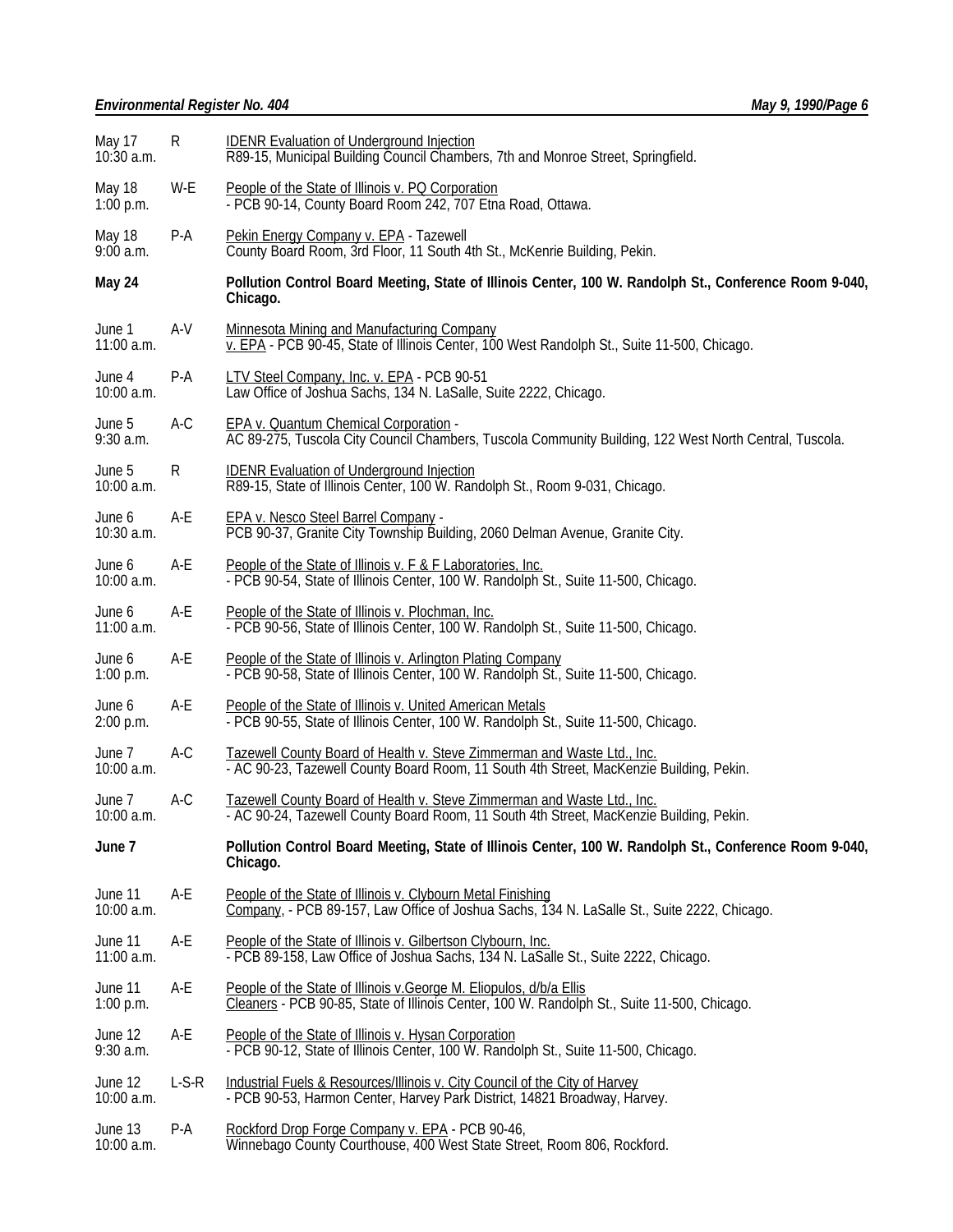| June 13<br>10:00 a.m.   | A-E   | People of the State of Illinois v. Solo Cup Company<br>- PCB 90-16, State of Illinois Center, 100 W. Randolph St., Suite 11-500, Chicago.                                                            |  |  |
|-------------------------|-------|------------------------------------------------------------------------------------------------------------------------------------------------------------------------------------------------------|--|--|
| June 13<br>10:00 a.m.   | A-E   | People of the State of Illinois v. Caravelle Wood Products, Inc.<br>- PCB 90-70, Law Office of Joshua Sachs, 134 N. LaSalle St., Suite 2222, Chicago.                                                |  |  |
| June 13<br>10:00 a.m.   | A-E   | People of the State of Illinois v. We-Toast Bread Company, Inc.<br>- PCB 90-84, Law Office of Joshua Sachs, 134 N. LaSalle St., Suite 2222, Chicago.                                                 |  |  |
| June 13<br>10:00 a.m.   | A-E   | People of the State of Illinois v.<br>Lutheran General Hospital, d/b/a Lutheran General Hospital - Lincoln Park - PCB 90-71, Law Office of Joshua<br>Sachs, 134 N. LaSalle St., Suite 2222, Chicago. |  |  |
| June 14<br>10:00 a.m.   | N-E   | Vito Zivoli v. Prospect Dive and Sports Shop, Ltd, and Michael Ropers<br>- PCB 89-205, State of Illinois Center, 100 W. Randolph St., Suite 11-500, Chicago.                                         |  |  |
| June 15<br>2:00 p.m.    | A-E   | People of the State of Illinois v. Pioneer Plating Company.<br>Inc. - PCB 90-79, State of Illinois Center, 100 W. Randolph St., Suite 11-500, Chicago.                                               |  |  |
| June 15<br>$2:15$ p.m.  | A-E   | People of the State of Illinois v. Nobert Plating Company - PCB 90-80,<br>State of Illinois Center, 100 W. Randolph St., Suite 11-500, Chicago.                                                      |  |  |
| June 15<br>$2:30$ p.m.  | A-E   | People of the State of Illinois v. U.S. Plating Corporation - PCB 90-81,<br>State of Illinois Center, 100 W. Randolph St., Suite 11-500, Chicago.                                                    |  |  |
| June 15<br>10:00 a.m.   | A-C   | EPA v. Roger Smith - AC 90-7, Lower<br>Courtroom, Pike County Courthouse, Pittsfield.                                                                                                                |  |  |
| June 15<br>2:45 p.m.    | A-E   | People of the State of Illinois v. Jernberg Industries, Inc. - PCB 90-87,<br>State of Illinois Center, 100 West Randolph Street, Suite 11-500, Chicago.                                              |  |  |
| June 19<br>10:00 a.m.   | A-V   | Abbott Laboratories v. EPA - PCB 88-78<br>Waukegan City Hall, Upstairs Conference Room, 106 N. Utica, Waukegan.                                                                                      |  |  |
| June 20<br>10:00 a.m.   | A-C   | EPA v. Kemp Manufacturing Company - AC 89-164,<br>Auditorium of the Peoria Public Library, 107 NE Monroe, Peoria.                                                                                    |  |  |
| June 21                 |       | Pollution Control Board Meeting, State of Illinois Center, 100 W. Randolph St., Conference Room 9-040,<br>Chicago.                                                                                   |  |  |
| June 22<br>10:00 a.m.   | $P-A$ | The Jennison-Wright Corporation v. EPA - PCB 89-189,<br>Mayor's Conference Room, City Hall, 2000 Edison, Granite City.                                                                               |  |  |
| June 22<br>10:00 a.m.   | A-E   | EPA v. Blue Tee Corporation (Azcon Scrap Division) -<br>PCB 90-7, Alton City Hall, 101 East Third Street, Alton.                                                                                     |  |  |
| June 22<br>9:30 a.m.    | A-E   | People of the State of Illinois v.<br>Allwaste Tank Cleaning, Inc. - PCB 90-67, Will County Courthouse, 14 W. Jefferson St., Joliet.                                                                 |  |  |
| June 25<br>9:30 a.m.    | $A-V$ | Olin Chemicals (Joliet Plant) v. EPA - PCB 89-72,<br>Joliet City Hall, East Wing Conference Room, First Floor, 150 W. Jefferson St., Joliet.                                                         |  |  |
| June 28<br>$10:00$ a.m. | A-E   | People of the State of Illinois v. Cleveland Corporation<br>- PCB 90-72, Upstairs Conference Room, Waukegan City Hall, 106 N. Utica, Waukegan.                                                       |  |  |
| July 5                  |       | Pollution Control Board Meeting, State of Illinois Center, 100 W. Randolph St., Conference Room 9-040,<br>Chicago.                                                                                   |  |  |
| July 6<br>1:00 p.m.     | A-E   | People of the State of Illinois v. Material Service Corporation<br>- PCB 90-69, Danville City Council Chambers, 402 N. Hazel St., Danville.                                                          |  |  |
| July 10<br>9:30 a.m.    | A-E   | People of the State of Illinois v. Crown Cork & Seal<br>Company, Inc. - PCB 89-159, Kankakee Detention Center, 400 E. Merchant, Kankakee.                                                            |  |  |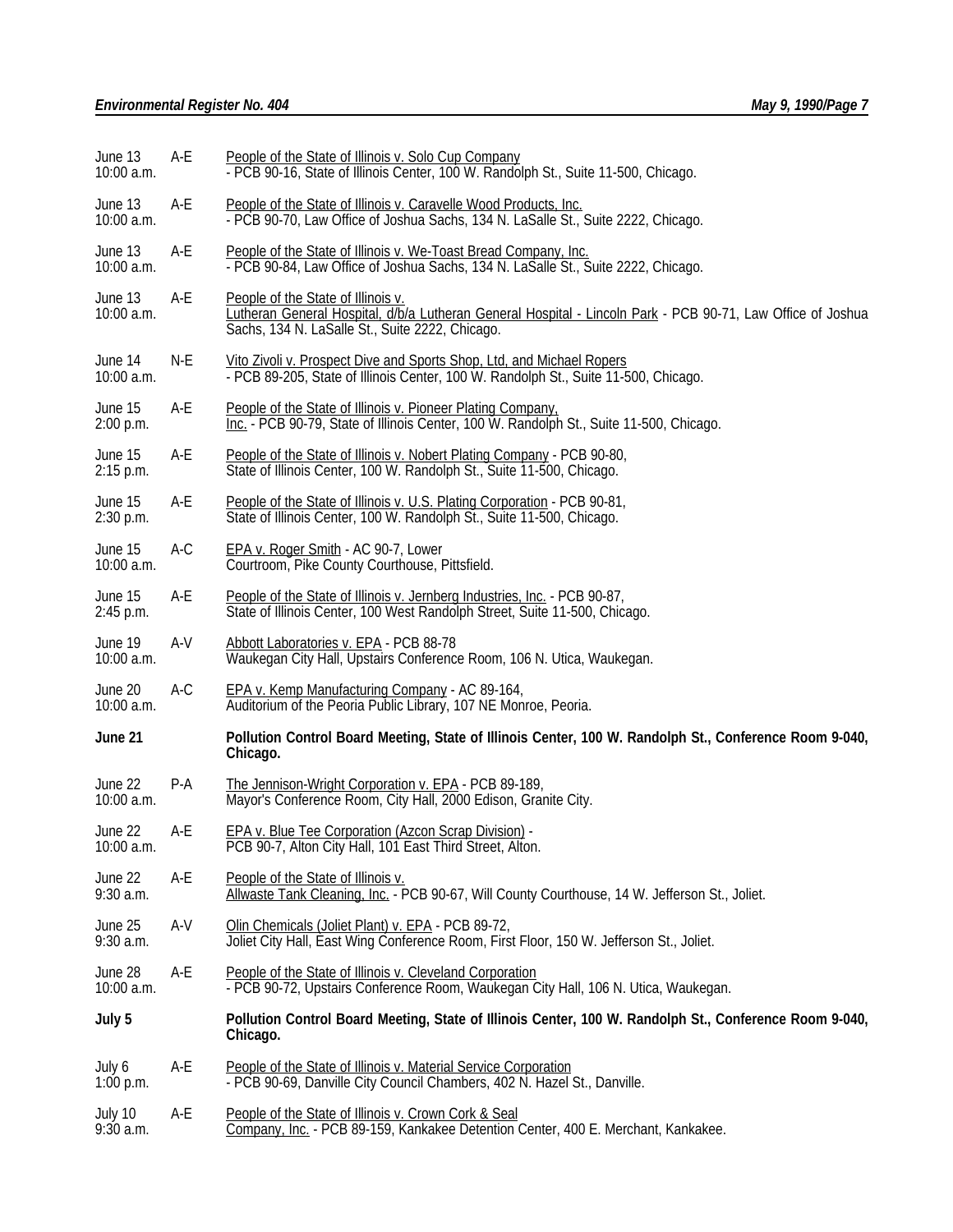## *Environmental Register No. 404 May 9, 1990/Page 8*

| A-E                                                                                                                                                                                                     | People of the State of Illinois v. Crown Cork & Seal<br>Company, Inc. - PCB 89-201, State of Illinois Center, 100 W. Randolph St., Suite 11-500, Chicago.                   |  |  |
|---------------------------------------------------------------------------------------------------------------------------------------------------------------------------------------------------------|-----------------------------------------------------------------------------------------------------------------------------------------------------------------------------|--|--|
| P-A                                                                                                                                                                                                     | D & B Refuse Service, Inc. v. EPA - PCB 89-106,<br>Grand Jury Room, Third Floor, Moultrie County Courthouse, Sullivan.                                                      |  |  |
| A-E                                                                                                                                                                                                     | EPA v. Decor Gravure Corporation - PCB 89-155, State<br>of Illinois Center, 100 W. Randolph St., Suite 11-500, Chicago.                                                     |  |  |
|                                                                                                                                                                                                         | Pollution Control Board Meeting, State of Illinois Center, 100 W. Randolph St., Conference Room 9-040,<br>Chicago.                                                          |  |  |
| $P-A$                                                                                                                                                                                                   | Stepan Company v. EPA - PCB 90-42, Will<br>County Courthouse, 14 W. Jefferson St., Joliet.                                                                                  |  |  |
| $A-C$                                                                                                                                                                                                   | EPA v. Omer Thomas - AC 89-215, Court Room B, Shelby<br>County Courthouse, Shelbyville.                                                                                     |  |  |
| July 31<br>$A-C$<br>EPA v. James Gilmer - EPA v. Archer-Daniels<br>(consolidated) - AC 89-289 - AC 89-290, Douglas County Courthouse, County Board Room, 401 S. Center St.,<br>$10:00$ a.m.<br>Tuscola. |                                                                                                                                                                             |  |  |
|                                                                                                                                                                                                         | Pollution Control Board Meeting, State of Illinois Center, 100 W. Randolph St., Conference Room 9-040,<br>Chicago.                                                          |  |  |
| R                                                                                                                                                                                                       | Amendments to Agriculture Related Pollution (35 III. Adm. Code 501)<br>- R90-7, DeKalb County Farm Bureau, Upper Auditorium, 315 North 6th St., DeKalb.                     |  |  |
|                                                                                                                                                                                                         |                                                                                                                                                                             |  |  |
|                                                                                                                                                                                                         | Pollution Control Board Meeting, State of Illinois Center, 100 W. Randolph St., Conference Room 9-040,<br>Chicago.                                                          |  |  |
| R                                                                                                                                                                                                       | Amendments to Agriculture Related Pollution (35 III. Adm. Code 501)<br>- R90-7, Effingham County Extension Center, Lower Level Auditorium, 1209 N. Wenthe Drive, Effingham. |  |  |
| R                                                                                                                                                                                                       | Amendments to Agriculture Related Pollution (35<br>III. Adm. Code 501) - R90-7, John A. Logan Community College, O'Neil Auditorium, Carterville.                            |  |  |
| R                                                                                                                                                                                                       | Amendments to Agriculture Related Pollution (35 III. Adm. Code 501)<br>- R90-7, Morgan County Extension Service Office, 104 N. Westgate Ave., Jacksonville.                 |  |  |
| R                                                                                                                                                                                                       | Amendments to Agriculture Related Pollution (35<br>III. Adm. Code 501) - R90-7, Knox AgriCenter, Room 105, 180 S. Soangetaha St., Galesburg.                                |  |  |
|                                                                                                                                                                                                         | Pollution Control Board Meeting, State of Illinois Center, 100 W. Randolph St., Conference Room 9-404,<br>Chicago.                                                          |  |  |
| September 4 P-A                                                                                                                                                                                         | Rock-Ola Manufacturing Corporation v. EPA<br>PCB 90-24, State of Illinois Center, 100 W. Randolph St., Suite 11-500, Chicago.                                               |  |  |
| September 12                                                                                                                                                                                            | A-V Monsanto Company v. EPA - PCB 90-44, City<br>Council Chambers, City Hall, 2897 Falling Springs Rd., Sauget.                                                             |  |  |
|                                                                                                                                                                                                         |                                                                                                                                                                             |  |  |

\* Times and locations of hearings and meetings appearing in the **Environmental Register** are subject to cancellation or rescheduling without notice. Confirmation of that information may be obtained from the Clerk of the Board at 312/814-6931.

\*\* The Pollution Control Board meetings listed in the calendar (highlighted) are unlike the other hearings listed in that, while they are open to the public, public participation is generally not allowed, except upon the granting of a motion for oral argument.

l CALENDAR CODE: